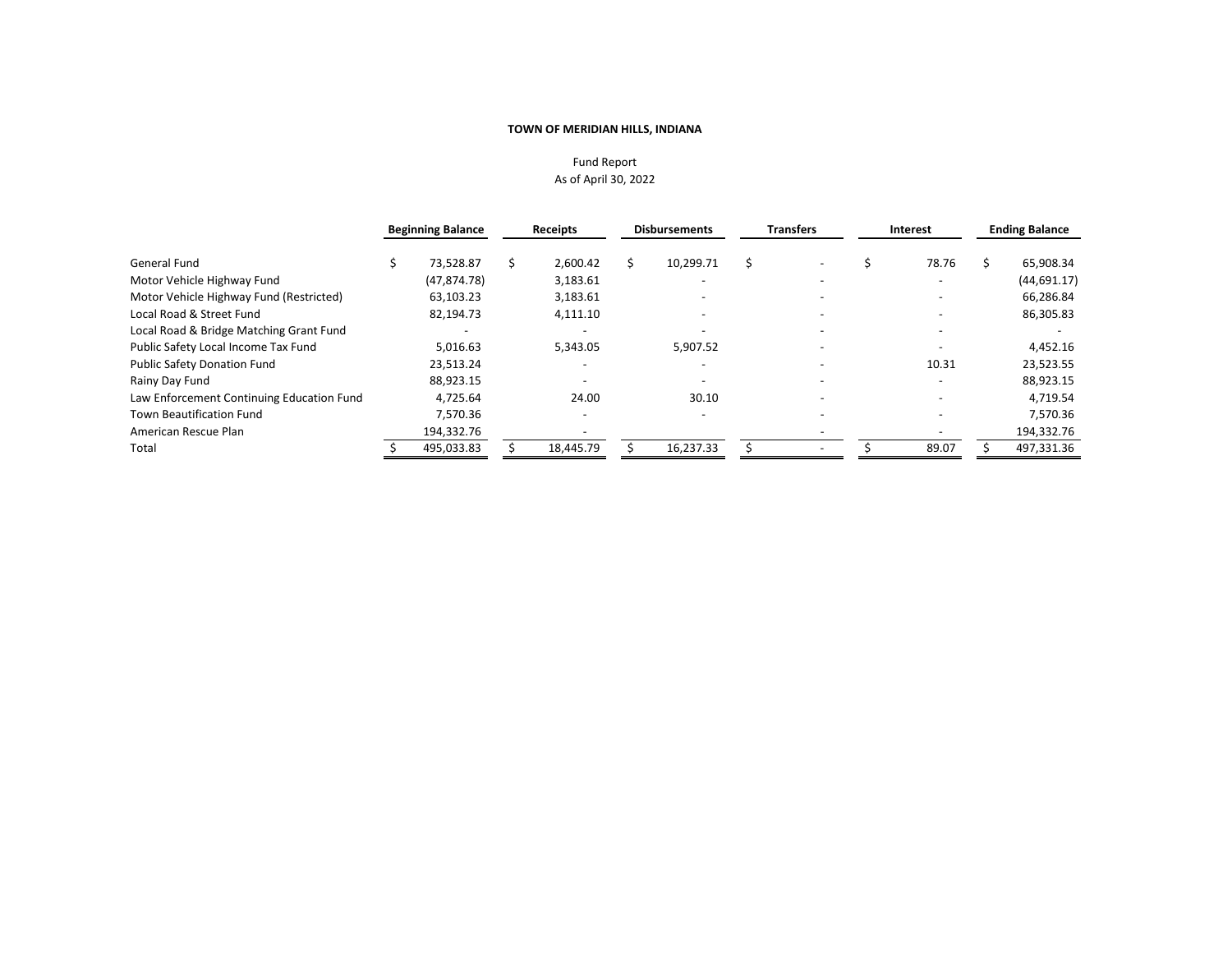Revenue Report As of April 30, 2022

|                                           |    | <b>Budget Amount</b> |    | <b>Prior Months</b><br><b>Receipts</b> | <b>Current Month</b><br>Receipts |           | <b>YTD Receipts</b> |           | % Collected YTD |  |
|-------------------------------------------|----|----------------------|----|----------------------------------------|----------------------------------|-----------|---------------------|-----------|-----------------|--|
| <b>General Fund</b>                       |    |                      |    |                                        |                                  |           |                     |           |                 |  |
| <b>Property Taxes</b>                     | \$ | 167,511.00           | \$ |                                        | \$                               |           | \$                  |           | 0.00%           |  |
| LIT CERT LOIT                             |    | 20,000.00            |    | 4,978.74                               |                                  | 1,659.58  |                     | 6,638.32  | 33.19%          |  |
| <b>Excise Tax</b>                         |    | 7.737.00             |    |                                        |                                  |           |                     |           | 0.00%           |  |
| <b>ABC Gallonage</b>                      |    | 3,822.00             |    | 1,135.48                               |                                  | 940.84    |                     | 2,076.32  | 54.33%          |  |
| Interest                                  |    | 750.00               |    | 247.41                                 |                                  | 78.76     |                     | 326.17    | 43.49%          |  |
| <b>CVET</b>                               |    | 206.00               |    |                                        |                                  |           |                     |           | 0.00%           |  |
| <b>Comcast Franchise Fee</b>              |    | 15,500.00            |    | 3,061.65                               |                                  |           |                     | 3,061.65  | 19.75%          |  |
| Cigarette Tax                             |    | 934.00               |    |                                        |                                  |           |                     |           | 0.00%           |  |
| <b>Total General Fund</b>                 | Ś  | 216,460.00           | Ś. | 9,423.28                               | Ś.                               | 2,679.18  | Ś.                  | 12,102.46 | 5.59%           |  |
| Motor Vehicle Highway Fund                |    | 33,196.00            |    | 9,346.05                               |                                  | 3,183.61  |                     | 12,529.66 | 37.74%          |  |
| Motor Vehicle Highway Fund (Restricted)   |    | 31,794.00            |    | 9,149.04                               |                                  | 3,183.61  |                     | 12,332.65 | 38.79%          |  |
| Local Road & Street Fund                  |    | 48,597.00            |    | 13,369.67                              |                                  | 4,111.10  |                     | 17,480.77 | 35.97%          |  |
| Local Road & Bridge Matching Grant Fund   |    | 200,000.00           |    |                                        |                                  |           |                     |           | 0.00%           |  |
| Public Safety Local Income Tax Fund       |    | 74,000.00            |    | 16,209.91                              |                                  | 5,343.05  |                     | 21,552.96 | 29.13%          |  |
| <b>Public Safety Donation Fund</b>        |    | 60.00                |    | 17.68                                  |                                  | 10.31     |                     | 27.99     | 46.65%          |  |
| Rainy Day Fund                            |    |                      |    |                                        |                                  |           |                     |           | 0.00%           |  |
| Law Enforcement Continuing Education Fund |    | 200.00               |    | 88.00                                  |                                  | 24.00     |                     | 112.00    | 56.00%          |  |
| <b>Town Beautification Fund</b>           |    |                      |    |                                        |                                  |           |                     |           | 0.00%           |  |
| American Rescue Plan                      |    | 153,255.00           |    | 732.81                                 |                                  |           |                     | 732.81    | 0.48%           |  |
| Total                                     |    | 604,307.00           |    | 57,603.63                              |                                  | 18,534.86 |                     | 76,138.49 |                 |  |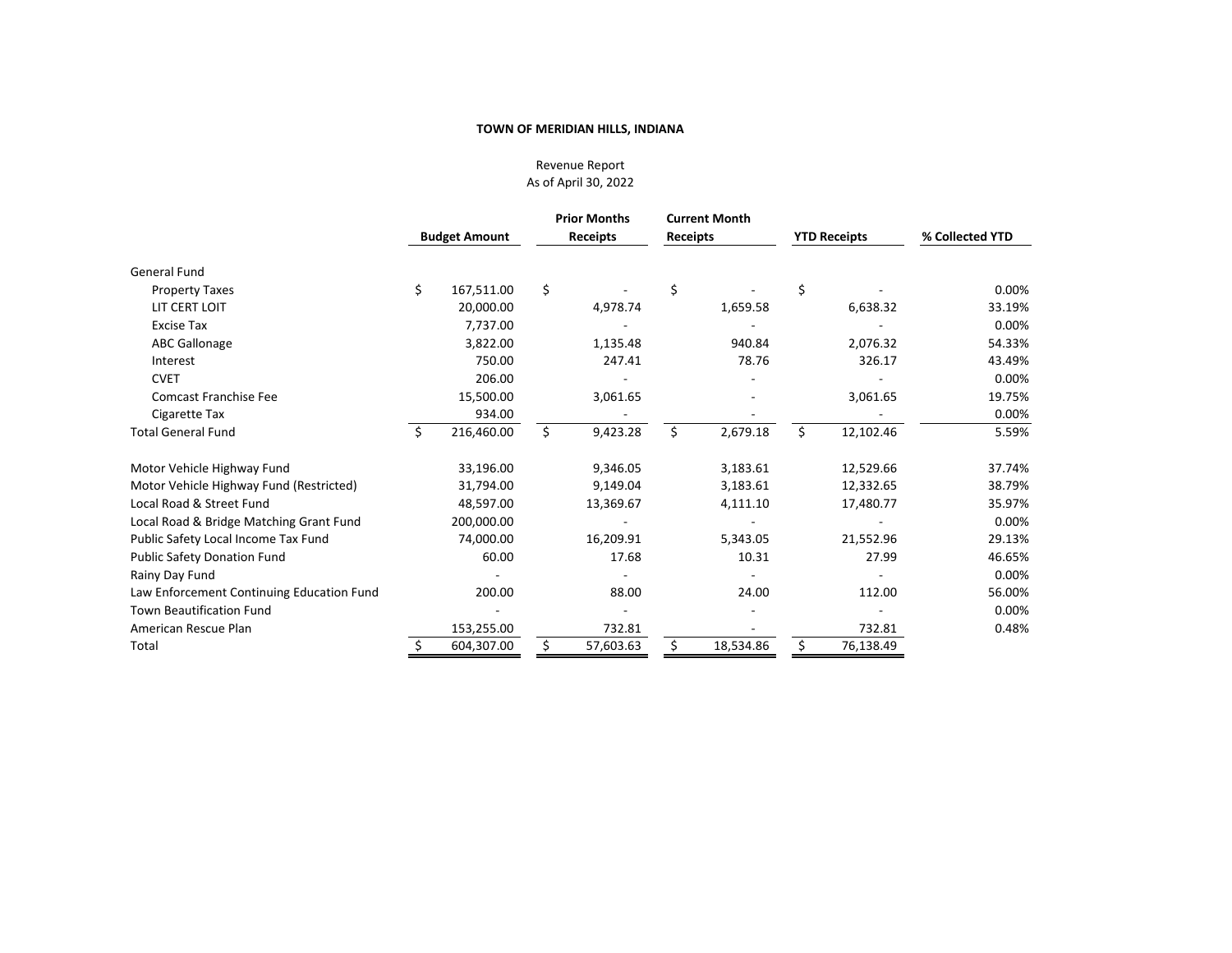Appropriation Report As of April 30, 2022

|                                     | Appropriation            | Appropriation | <b>Disbursements</b>     |                   | Appropriation    |                       |
|-------------------------------------|--------------------------|---------------|--------------------------|-------------------|------------------|-----------------------|
|                                     | <b>Beginning Balance</b> | Adjustment    | <b>Prior Months</b>      | <b>This Month</b> | <b>YTD Total</b> | <b>Ending Balance</b> |
| <b>GENERAL FUND</b>                 |                          |               |                          |                   |                  |                       |
| <b>1 PERSONAL SERVICES</b>          |                          |               |                          |                   |                  |                       |
| Salaries and Wages                  |                          |               |                          |                   |                  |                       |
| Compensation of Clerk-Treasurer     | \$<br>10,000.00          |               | \$<br>2,307.66           | \$<br>769.22      | \$<br>3,076.88   | \$<br>6,923.12        |
| <b>Compensation of Councilors</b>   | 12,000.00                |               | 3,000.00                 |                   | 3,000.00         | 9,000.00              |
| <b>Compensation of Police</b>       | 34,000.00                |               | 6,408.07                 | 2,460.07          | 8,868.14         | 25,131.86             |
| Casual Labor                        |                          |               |                          |                   |                  |                       |
| <b>Employee Benefits</b>            |                          |               |                          |                   |                  |                       |
| <b>FICA</b>                         | 10,600.00                |               | 1,948.79                 | 640.14            | 2,588.93         | 8,011.07              |
| <b>Other Personal Services</b>      |                          |               |                          |                   |                  |                       |
| Town Admin. Training                | 500.00                   |               |                          |                   |                  | 500.00                |
| <b>Personal Sevices Subtotal</b>    | 67,100.00                |               | 13,664.52                | 3,869.43          | 17,533.95        | 49,566.05             |
| 2 SUPPLIES                          |                          |               |                          |                   |                  |                       |
| <b>Office Supplies</b>              |                          |               |                          |                   |                  |                       |
| Printing                            | 500.00                   |               |                          |                   |                  | 500.00                |
| Postage                             | 500.00                   |               |                          |                   |                  | 500.00                |
| <b>Office Supplies</b>              | 260.00                   |               |                          | 160.50            | 160.50           | 99.50                 |
| Town Newsletter                     | 1,000.00                 |               |                          |                   | ÷                | 1,000.00              |
| Supplies Subtotal                   | 2,260.00                 | $\sim$        | $\overline{\phantom{a}}$ | 160.50            | 160.50           | 2,099.50              |
| <b>3 OTHER SERVICES AND CHARGES</b> |                          |               |                          |                   |                  |                       |
| <b>Professional Services</b>        |                          |               |                          |                   |                  |                       |
| <b>Town Engineer</b>                | 60,000.00                | 12,932.84     | 17,573.52                | 55.00             | 17,628.52        | 55,304.32             |
| Payroll Service                     | 1,500.00                 |               | 584.77                   | 110.00            | 694.77           | 805.23                |
| <b>Town Attorney</b>                | 24,000.00                |               | 2,000.00                 | 5,000.00          | 7,000.00         | 17,000.00             |
| <b>Town Accountant</b>              | 16,000.00                | 1,642.29      | 9,184.45                 |                   | 9,184.45         | 8,457.84              |
| Communication and Transportation    |                          |               |                          |                   |                  |                       |
| Website                             | 1,500.00                 |               |                          | 459.00            | 459.00           | 1,041.00              |
| Police Phone                        |                          | 415.32        |                          |                   |                  |                       |
| Printing and Advertising            |                          |               |                          |                   |                  |                       |
| <b>Legal Advertising</b>            | 500.00                   |               | 402.98                   |                   | 402.98           | 97.02                 |
| <b>Utility Services</b>             |                          |               |                          |                   |                  |                       |
| <b>Street Lights</b>                | 8,500.00                 |               | 1,939.03                 | 645.78            | 2,584.81         | 5,915.19              |
| Rentals                             |                          |               |                          |                   |                  |                       |
| Rent-Storage                        | 420.00                   |               |                          |                   |                  | 420.00                |
| Other Services and Charges          |                          |               |                          |                   |                  |                       |
| <b>Town Promotion</b>               | 750.00                   |               |                          |                   |                  | 750.00                |
| <b>Other Services</b>               | 470.00                   |               |                          |                   |                  | 470.00                |
| Dues and Subscriptions              | 1,000.00                 |               |                          |                   |                  | 1,000.00              |
| <b>Councilor Meeting Expenses</b>   |                          |               |                          |                   |                  |                       |
| Other Services and Charges Subtotal | 114,640.00               | 14.990.45     | 31,684.75                | 6,269.78          | 37,954.53        | 91,260.60             |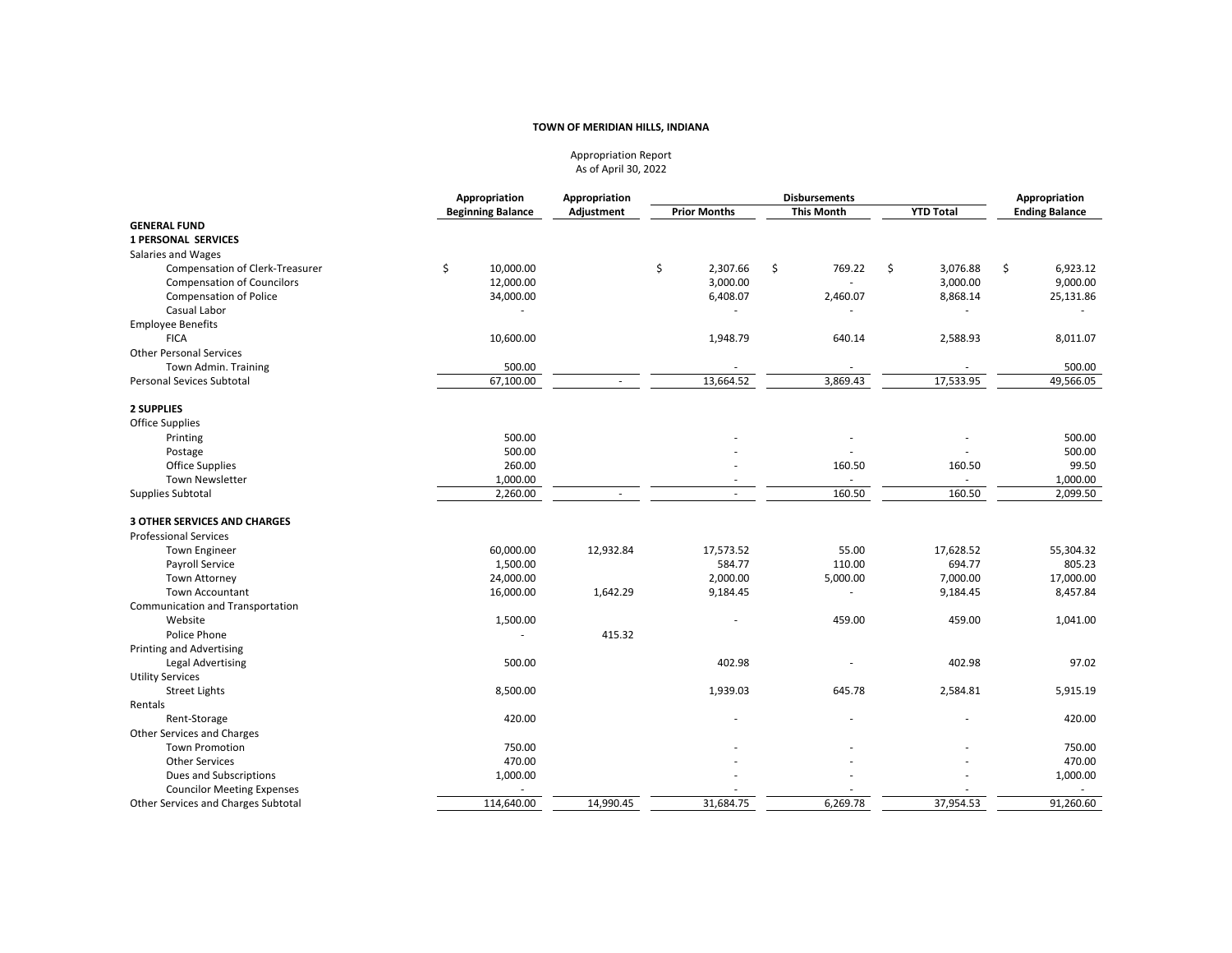|                                                                                                                                   |    | Appropriation            |     | Appropriation | <b>Disbursements</b> |                     |    | Appropriation     |                  |     |                       |
|-----------------------------------------------------------------------------------------------------------------------------------|----|--------------------------|-----|---------------|----------------------|---------------------|----|-------------------|------------------|-----|-----------------------|
|                                                                                                                                   |    | <b>Beginning Balance</b> |     | Adjustment    |                      | <b>Prior Months</b> |    | <b>This Month</b> | <b>YTD Total</b> |     | <b>Ending Balance</b> |
| <b>4 CAPITAL OUTLAYS</b>                                                                                                          |    |                          |     |               |                      |                     |    |                   |                  |     |                       |
| Machinery & Equipment                                                                                                             |    |                          |     |               |                      |                     |    |                   |                  |     |                       |
| Equipment                                                                                                                         |    |                          |     |               |                      |                     |    |                   |                  |     |                       |
| <b>TOTAL GENERAL FUND</b>                                                                                                         | Ŝ. | 184,000.00               | \$. | 14,990.45     | \$                   | 45,349.27           | \$ | 10,299.71         | \$<br>55,648.98  | \$  | 142,926.15            |
| <b>MOTOR VEHICLE HIGHWAY FUND</b>                                                                                                 |    |                          |     |               |                      |                     |    |                   |                  |     |                       |
| <b>3 Services and Charges</b>                                                                                                     |    |                          |     |               |                      |                     |    |                   |                  |     |                       |
| <b>Professional Services</b>                                                                                                      |    |                          |     |               |                      |                     |    |                   |                  |     |                       |
| <b>Tree Removal</b><br>Legal Fees                                                                                                 | \$ | 9,000.00                 | \$  | 4,320.00      | \$                   | 4,963.25            | \$ |                   | \$<br>4,963.25   | \$  | 8,356.75              |
| Insurance                                                                                                                         |    |                          |     |               |                      |                     |    |                   |                  |     |                       |
| Workers Comp. Insurance                                                                                                           |    | 600.00                   |     |               |                      |                     |    |                   |                  |     | 600.00                |
| <b>Repairs and Maintenance</b>                                                                                                    |    |                          |     |               |                      |                     |    |                   |                  |     |                       |
| Street Repairs, Tree & Snow Removal, Sign Repairs                                                                                 |    | 65,400.00                |     |               |                      | 55,500.00           |    |                   | 55,500.00        |     | 9,900.00              |
| TOTAL MOTOR VEHICLE HIGHWAY FUND                                                                                                  | \$ | 75,000.00                |     | 4,320.00      |                      | 60,463.25           |    |                   | 60,463.25        |     | 18,856.75             |
| MOTOR VEHICLE HIGHWAY (RESTRICTED) FUND<br>3 Other Services and Charges<br><b>Repairs and Maintenance</b><br><b>Street Paving</b> | \$ | 105,000.00               | \$. |               |                      |                     |    |                   |                  |     | 105,000.00            |
| TOTAL MOTOR VEHICLE HIGHWAY (RESTRICTED) FUND                                                                                     | Ŝ. | 105,000.00               | Ŝ   |               |                      |                     |    |                   |                  |     | 105,000.00            |
| <b>LOCAL ROAD AND STREET FUND</b><br>4 Capital Outlays<br>Infrastructure                                                          |    |                          |     |               |                      |                     |    |                   |                  |     |                       |
| Paving                                                                                                                            | \$ | 55,000.00                | Ŝ.  |               |                      |                     |    |                   |                  |     | 55,000.00             |
| TOTAL LOCAL ROAD AND STREET FUND                                                                                                  | Ŝ  | 55,000.00                | S   |               |                      |                     |    |                   |                  |     | 55,000.00             |
| <b>LOCAL ROAD AND BRIDGE MATCHING GRANT FUND</b><br>4 Capital Outlays<br>Infrastructure                                           |    |                          |     |               |                      |                     |    |                   |                  |     |                       |
| Road Construction                                                                                                                 | Ŝ. | 200,000.00               | .s  |               |                      | 17,572.84           | Ŝ. |                   | 17,572.84        | -\$ | 182,427.16            |
| TOTAL LOCAL ROAD AND BRIDGE MATCHING GRANT FUND                                                                                   | Ś  | 200,000.00               | Ś   |               |                      | 17,572.84           | Ś  |                   | \$<br>17,572.84  |     | 182,427.16            |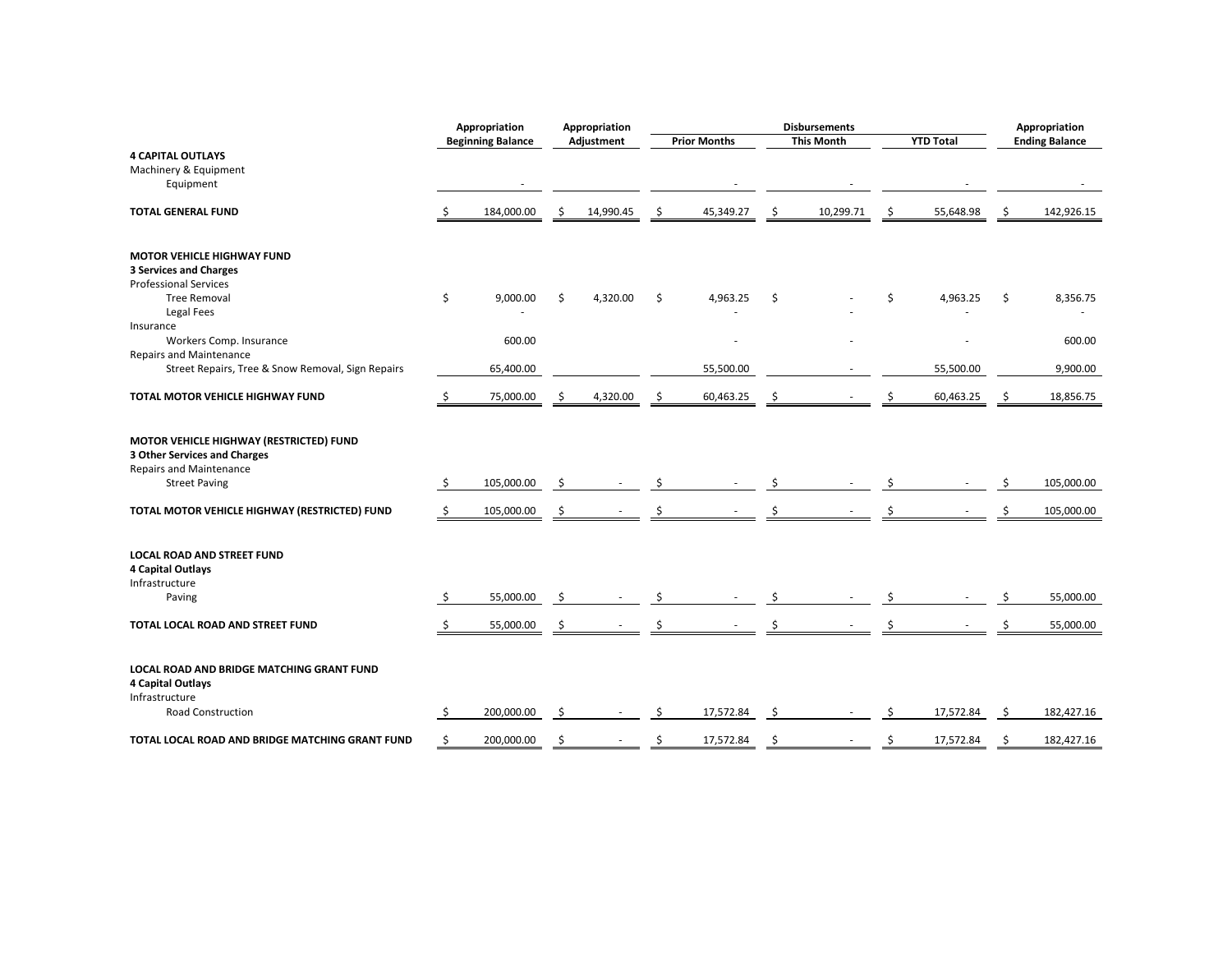|                                           | Appropriation            |    | Appropriation | <b>Disbursements</b> |                     |                   | Appropriation |                  |    |                       |
|-------------------------------------------|--------------------------|----|---------------|----------------------|---------------------|-------------------|---------------|------------------|----|-----------------------|
|                                           | <b>Beginning Balance</b> |    | Adjustment    |                      | <b>Prior Months</b> | <b>This Month</b> |               | <b>YTD Total</b> |    | <b>Ending Balance</b> |
| PUBLIC SAFETY LOCAL INCOME TAX FUND       |                          |    |               |                      |                     |                   |               |                  |    |                       |
| <b>1 Personal Services</b>                |                          |    |               |                      |                     |                   |               |                  |    |                       |
| <b>Employee Benefits</b>                  |                          |    |               |                      |                     |                   |               |                  |    |                       |
| <b>Clothing Allowance</b>                 | \$<br>4,500.00           | \$ |               | \$                   |                     | \$                | \$            |                  | \$ | 4,500.00              |
| Salaries and Wages                        | 64,000.00                |    |               |                      | 13,757.41           | 5,138.44          |               | 18,895.85        | \$ | 45,104.15             |
| 2 Supplies                                |                          |    |               |                      |                     |                   |               |                  |    |                       |
| <b>Office Supplies</b>                    |                          |    |               |                      |                     |                   |               |                  |    |                       |
| Supplies                                  |                          |    |               |                      |                     |                   |               |                  |    |                       |
| <b>3 Services and Charges</b>             |                          |    |               |                      |                     |                   |               |                  |    |                       |
| <b>Professional Services</b>              |                          |    |               |                      |                     |                   |               |                  |    |                       |
| Training                                  |                          |    |               |                      |                     |                   |               |                  |    |                       |
| <b>Payroll Services</b>                   | 2,000.00                 |    |               |                      | 507.60              | 151.27            |               | 658.87           |    | 1,341.13              |
| Insurance                                 |                          |    |               |                      |                     |                   |               |                  |    |                       |
| Auto and Liability Insurance              | 7,000.00                 |    |               |                      |                     |                   |               |                  |    | 7,000.00              |
| <b>Utility Services</b>                   |                          |    |               |                      |                     |                   |               |                  |    |                       |
| Phone                                     | 3,000.00                 |    |               |                      | 785.71              | 392.22            |               | 1,177.93         |    | 1,822.07              |
| <b>Repairs and Maintenance</b>            |                          |    |               |                      |                     |                   |               |                  |    |                       |
| <b>Equipment Repair</b>                   |                          |    |               |                      |                     |                   |               |                  |    |                       |
| Gas and Vehicle Repairs                   | 4,000.00                 |    |               |                      | 2,364.61            | 225.59            |               | 2,590.20         |    | 1,409.80              |
| Services and Charges Subtotal             | 16,000.00                |    |               |                      | 3,657.92            | 769.08            |               | 4,427.00         |    | 11,573.00             |
| 4 Capital Outlays                         |                          |    |               |                      |                     |                   |               |                  |    |                       |
| Machinery, Equipment & Vehicles           |                          |    |               |                      |                     |                   |               |                  |    |                       |
| Police Equipment                          |                          |    |               |                      |                     |                   |               |                  |    |                       |
| Police Vehicle                            |                          |    |               |                      |                     |                   |               |                  |    |                       |
| Capital Outlays Subtotal                  |                          |    |               |                      |                     |                   |               |                  |    |                       |
| TOTAL PUBLIC SAFETY LOCAL INCOME TAX FUND | \$<br>84,500.00          | \$ |               |                      | 17,415.33           | \$<br>5,907.52    | \$            | 23,322.85        | \$ | 61,177.15             |
| PUBLIC SAFETY DONATION FUND               |                          |    |               |                      |                     |                   |               |                  |    |                       |
| <b>3 Services and Charges</b>             |                          |    |               |                      |                     |                   |               |                  |    |                       |
| Other Services and Charges                |                          |    |               |                      |                     |                   |               |                  |    |                       |
| Other Services and Charges                | \$                       |    |               | \$                   |                     | \$                | Ś             |                  | \$ |                       |
| <b>4 CAPITAL OUTLAYS</b>                  |                          |    |               |                      |                     |                   |               |                  |    |                       |
| Machinery, Equipment, and Vehicles        |                          |    |               |                      |                     |                   |               |                  |    |                       |
| Police Equipment                          | 25,000.00                |    | 1,641.59      |                      | 1,687.59            |                   |               | 1,687.59         |    | 24,954.00             |
| TOTAL PUBLIC SAFETY DONATION FUND         | \$<br>25,000.00          | Ś  | 1,641.59      | Ś                    | 1,687.59            | \$                | \$            | 1,687.59         | \$ | 24,954.00             |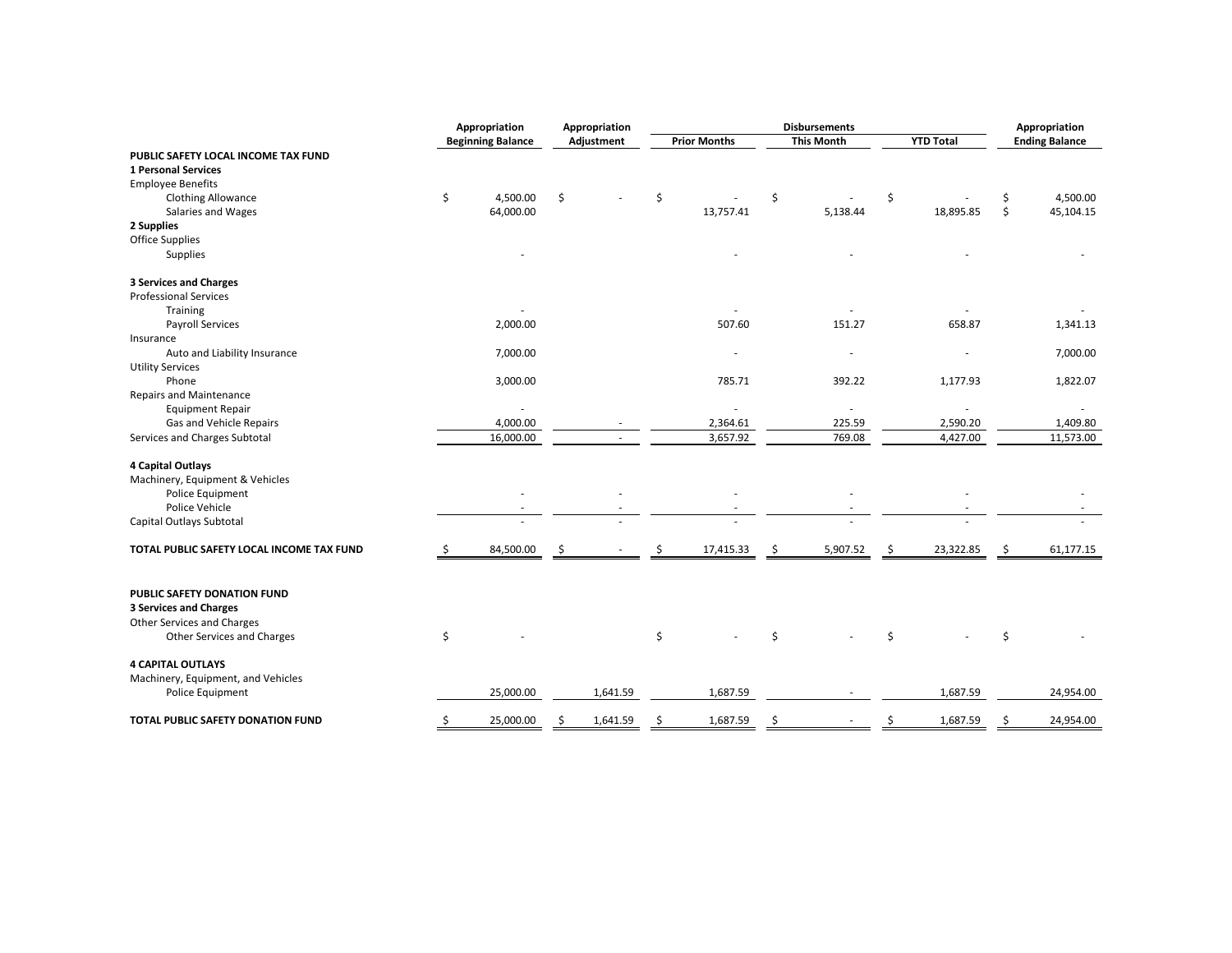| <b>Beginning Balance</b><br>Adjustment<br><b>Prior Months</b><br><b>This Month</b><br><b>YTD Total</b><br><b>Ending Balance</b><br><b>RAINY DAY FUND</b><br><b>3 Services and Charges</b><br><b>Repairs and Maintenance</b><br>\$<br>12,000.00<br>\$<br>\$<br>\$<br>\$<br>\$<br><b>Street Maintenance</b><br>12,000.00<br>Other Services and Charges<br>Other Services and Charges<br>35,000.00<br>35,000.00<br>Services and Charges Subtotal<br>47,000.00<br>47,000.00<br>×.<br>×.<br>$\overline{a}$<br>4 Capital Outlays<br>Infrastructure<br>40,000.00<br>Road Projects<br>40,000.00<br>75,000.00<br><b>TOTAL RAINY DAY FUND</b><br>87,000.00<br>\$<br>-\$<br>\$.<br>LAW ENFORCEMENT CONTINUING EDUCATION FUND<br><b>3 Services and Charges</b><br>Other Services and Charges<br>4,500.00<br>Other Services and Charges<br>\$<br>90.54<br>30.10<br>120.64<br>\$<br>4,379.36<br>\$<br>Ŝ.<br>4,500.00<br>90.54<br>30.10<br>120.64<br>4,379.36<br>TOTAL LAW ENFORCEMENT CONTINUIN EDUCATION FUND<br>-\$<br>\$<br>\$.<br>\$<br>-S<br>TOWN BEAUTIFICATION FUND<br><b>3 Services and Charges</b><br><b>Professional Services</b> |
|-------------------------------------------------------------------------------------------------------------------------------------------------------------------------------------------------------------------------------------------------------------------------------------------------------------------------------------------------------------------------------------------------------------------------------------------------------------------------------------------------------------------------------------------------------------------------------------------------------------------------------------------------------------------------------------------------------------------------------------------------------------------------------------------------------------------------------------------------------------------------------------------------------------------------------------------------------------------------------------------------------------------------------------------------------------------------------------------------------------------------------|
|                                                                                                                                                                                                                                                                                                                                                                                                                                                                                                                                                                                                                                                                                                                                                                                                                                                                                                                                                                                                                                                                                                                               |
|                                                                                                                                                                                                                                                                                                                                                                                                                                                                                                                                                                                                                                                                                                                                                                                                                                                                                                                                                                                                                                                                                                                               |
|                                                                                                                                                                                                                                                                                                                                                                                                                                                                                                                                                                                                                                                                                                                                                                                                                                                                                                                                                                                                                                                                                                                               |
|                                                                                                                                                                                                                                                                                                                                                                                                                                                                                                                                                                                                                                                                                                                                                                                                                                                                                                                                                                                                                                                                                                                               |
|                                                                                                                                                                                                                                                                                                                                                                                                                                                                                                                                                                                                                                                                                                                                                                                                                                                                                                                                                                                                                                                                                                                               |
|                                                                                                                                                                                                                                                                                                                                                                                                                                                                                                                                                                                                                                                                                                                                                                                                                                                                                                                                                                                                                                                                                                                               |
|                                                                                                                                                                                                                                                                                                                                                                                                                                                                                                                                                                                                                                                                                                                                                                                                                                                                                                                                                                                                                                                                                                                               |
|                                                                                                                                                                                                                                                                                                                                                                                                                                                                                                                                                                                                                                                                                                                                                                                                                                                                                                                                                                                                                                                                                                                               |
|                                                                                                                                                                                                                                                                                                                                                                                                                                                                                                                                                                                                                                                                                                                                                                                                                                                                                                                                                                                                                                                                                                                               |
|                                                                                                                                                                                                                                                                                                                                                                                                                                                                                                                                                                                                                                                                                                                                                                                                                                                                                                                                                                                                                                                                                                                               |
|                                                                                                                                                                                                                                                                                                                                                                                                                                                                                                                                                                                                                                                                                                                                                                                                                                                                                                                                                                                                                                                                                                                               |
|                                                                                                                                                                                                                                                                                                                                                                                                                                                                                                                                                                                                                                                                                                                                                                                                                                                                                                                                                                                                                                                                                                                               |
|                                                                                                                                                                                                                                                                                                                                                                                                                                                                                                                                                                                                                                                                                                                                                                                                                                                                                                                                                                                                                                                                                                                               |
|                                                                                                                                                                                                                                                                                                                                                                                                                                                                                                                                                                                                                                                                                                                                                                                                                                                                                                                                                                                                                                                                                                                               |
|                                                                                                                                                                                                                                                                                                                                                                                                                                                                                                                                                                                                                                                                                                                                                                                                                                                                                                                                                                                                                                                                                                                               |
|                                                                                                                                                                                                                                                                                                                                                                                                                                                                                                                                                                                                                                                                                                                                                                                                                                                                                                                                                                                                                                                                                                                               |
|                                                                                                                                                                                                                                                                                                                                                                                                                                                                                                                                                                                                                                                                                                                                                                                                                                                                                                                                                                                                                                                                                                                               |
|                                                                                                                                                                                                                                                                                                                                                                                                                                                                                                                                                                                                                                                                                                                                                                                                                                                                                                                                                                                                                                                                                                                               |
|                                                                                                                                                                                                                                                                                                                                                                                                                                                                                                                                                                                                                                                                                                                                                                                                                                                                                                                                                                                                                                                                                                                               |
|                                                                                                                                                                                                                                                                                                                                                                                                                                                                                                                                                                                                                                                                                                                                                                                                                                                                                                                                                                                                                                                                                                                               |
|                                                                                                                                                                                                                                                                                                                                                                                                                                                                                                                                                                                                                                                                                                                                                                                                                                                                                                                                                                                                                                                                                                                               |
|                                                                                                                                                                                                                                                                                                                                                                                                                                                                                                                                                                                                                                                                                                                                                                                                                                                                                                                                                                                                                                                                                                                               |
|                                                                                                                                                                                                                                                                                                                                                                                                                                                                                                                                                                                                                                                                                                                                                                                                                                                                                                                                                                                                                                                                                                                               |
|                                                                                                                                                                                                                                                                                                                                                                                                                                                                                                                                                                                                                                                                                                                                                                                                                                                                                                                                                                                                                                                                                                                               |
|                                                                                                                                                                                                                                                                                                                                                                                                                                                                                                                                                                                                                                                                                                                                                                                                                                                                                                                                                                                                                                                                                                                               |
|                                                                                                                                                                                                                                                                                                                                                                                                                                                                                                                                                                                                                                                                                                                                                                                                                                                                                                                                                                                                                                                                                                                               |
|                                                                                                                                                                                                                                                                                                                                                                                                                                                                                                                                                                                                                                                                                                                                                                                                                                                                                                                                                                                                                                                                                                                               |
| Other Services and Charges<br>7,500.00<br>-\$<br>7,500.00<br>\$<br>\$                                                                                                                                                                                                                                                                                                                                                                                                                                                                                                                                                                                                                                                                                                                                                                                                                                                                                                                                                                                                                                                         |
|                                                                                                                                                                                                                                                                                                                                                                                                                                                                                                                                                                                                                                                                                                                                                                                                                                                                                                                                                                                                                                                                                                                               |
| 7,500.00<br>7,500.00<br>TOTAL TOWN BEAUTIFICATION FUND<br>-\$<br>-S                                                                                                                                                                                                                                                                                                                                                                                                                                                                                                                                                                                                                                                                                                                                                                                                                                                                                                                                                                                                                                                           |
|                                                                                                                                                                                                                                                                                                                                                                                                                                                                                                                                                                                                                                                                                                                                                                                                                                                                                                                                                                                                                                                                                                                               |
|                                                                                                                                                                                                                                                                                                                                                                                                                                                                                                                                                                                                                                                                                                                                                                                                                                                                                                                                                                                                                                                                                                                               |
| AMERICAN RESCUE PLAN FUND                                                                                                                                                                                                                                                                                                                                                                                                                                                                                                                                                                                                                                                                                                                                                                                                                                                                                                                                                                                                                                                                                                     |
| <b>3 Services and Charges</b>                                                                                                                                                                                                                                                                                                                                                                                                                                                                                                                                                                                                                                                                                                                                                                                                                                                                                                                                                                                                                                                                                                 |
| <b>Professional Services</b>                                                                                                                                                                                                                                                                                                                                                                                                                                                                                                                                                                                                                                                                                                                                                                                                                                                                                                                                                                                                                                                                                                  |
| \$<br>\$<br>3,000.00<br>\$<br>3,000.00<br>Ś<br>\$<br>\$<br>Accounting                                                                                                                                                                                                                                                                                                                                                                                                                                                                                                                                                                                                                                                                                                                                                                                                                                                                                                                                                                                                                                                         |
| 20,000.00<br>20,000.00<br>Engineering                                                                                                                                                                                                                                                                                                                                                                                                                                                                                                                                                                                                                                                                                                                                                                                                                                                                                                                                                                                                                                                                                         |
| Revenue Placement<br>10,000.00<br>10,000.00                                                                                                                                                                                                                                                                                                                                                                                                                                                                                                                                                                                                                                                                                                                                                                                                                                                                                                                                                                                                                                                                                   |
| 4 Capital Outlays                                                                                                                                                                                                                                                                                                                                                                                                                                                                                                                                                                                                                                                                                                                                                                                                                                                                                                                                                                                                                                                                                                             |
| Infrastructure                                                                                                                                                                                                                                                                                                                                                                                                                                                                                                                                                                                                                                                                                                                                                                                                                                                                                                                                                                                                                                                                                                                |
|                                                                                                                                                                                                                                                                                                                                                                                                                                                                                                                                                                                                                                                                                                                                                                                                                                                                                                                                                                                                                                                                                                                               |
| 120,255.00<br>120,255.00<br>Projects                                                                                                                                                                                                                                                                                                                                                                                                                                                                                                                                                                                                                                                                                                                                                                                                                                                                                                                                                                                                                                                                                          |
| \$<br>153,255.00<br>\$<br>153,255.00<br>TOTAL AMERICAN RESCUE PLAN FUND<br>Ś<br>ς<br>Ś.<br>Ś                                                                                                                                                                                                                                                                                                                                                                                                                                                                                                                                                                                                                                                                                                                                                                                                                                                                                                                                                                                                                                  |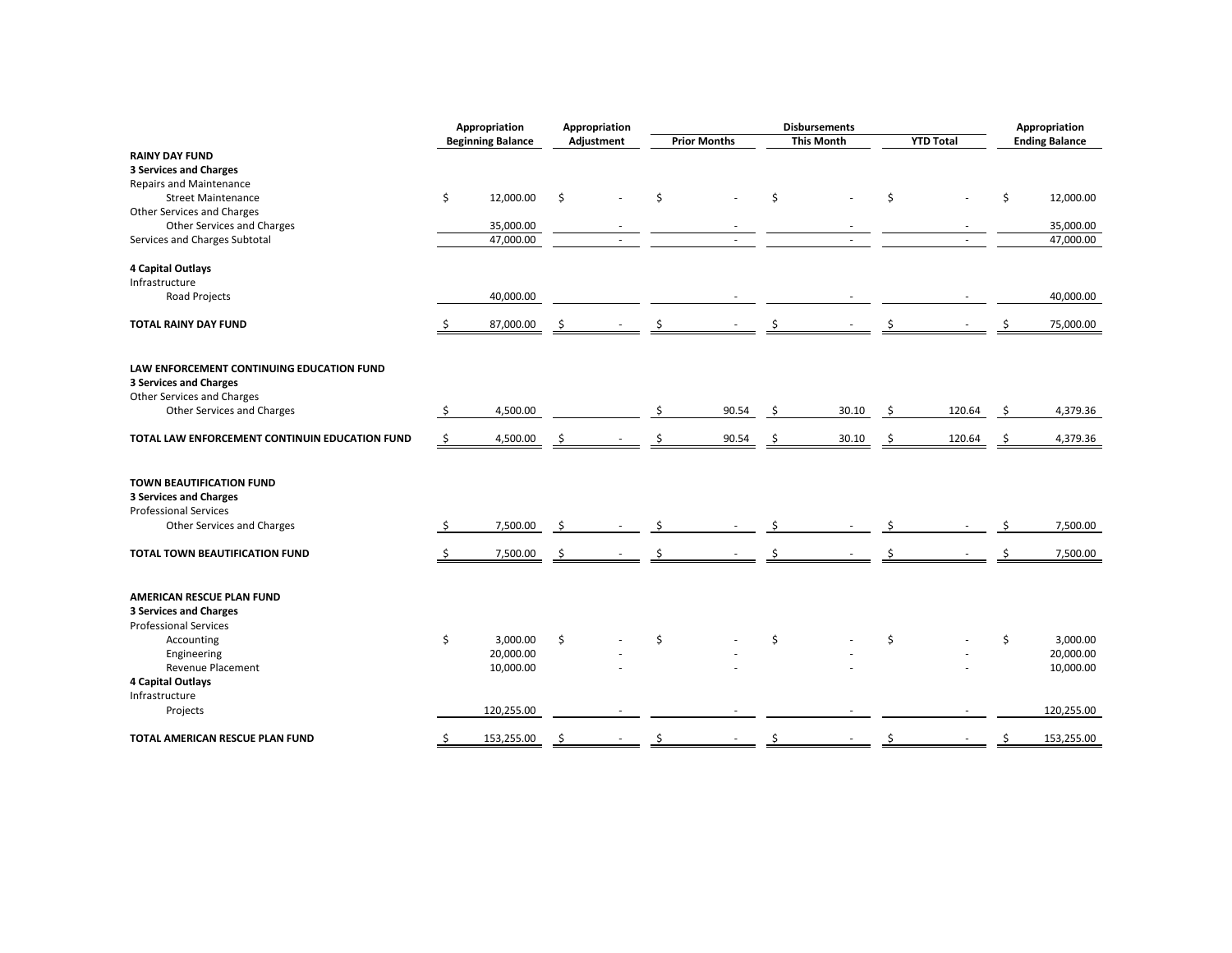|                                           | Appropriation |                          | Appropriation |            |  | <b>Disbursements</b> |  |                          |  |                  |  | Appropriation         |  |
|-------------------------------------------|---------------|--------------------------|---------------|------------|--|----------------------|--|--------------------------|--|------------------|--|-----------------------|--|
|                                           |               | <b>Beginning Balance</b> |               | Adjustment |  | <b>Prior Months</b>  |  | <b>This Month</b>        |  | <b>YTD Total</b> |  | <b>Ending Balance</b> |  |
| <b>GRAND TOTAL BUDGET RESULTS</b>         |               |                          |               |            |  |                      |  |                          |  |                  |  |                       |  |
| <b>GENERAL FUND</b>                       |               | 184.000.00               |               | 14.990.45  |  | 45.349.27            |  | 10,299.71                |  | 55.648.98        |  | 142.926.15            |  |
| MOTOR VEHICLE HIGHWAY FUND                |               | 75.000.00                |               | 4.320.00   |  | 60,463.25            |  |                          |  | 60,463.25        |  | 18,856.75             |  |
| MOTOR VEHICLE HIGHWAY (RESTRICTED) FUND   |               | 105.000.00               |               |            |  |                      |  |                          |  |                  |  | 105.000.00            |  |
| LOCAL ROAD AND STREET FUND                |               | 55.000.00                |               |            |  |                      |  | $\overline{\phantom{a}}$ |  |                  |  | 55.000.00             |  |
| LOCAL ROAD AND BRIDGE MATCHING GRANT FUND |               | 200.000.00               |               |            |  | 17.572.84            |  |                          |  | 17.572.84        |  | 182.427.16            |  |
| PUBLIC SAFETY LOCAL INCOME TAX FUND       |               | 84.500.00                |               |            |  | 17.415.33            |  | 5.907.52                 |  | 23.322.85        |  | 61.177.15             |  |
| PUBLIC SAFETY DONATION FUND               |               | 25.000.00                |               | 1,641.59   |  | 1,687.59             |  |                          |  | 1,687.59         |  | 24,954.00             |  |
| RAINY DAY FUND                            |               | 87.000.00                |               |            |  |                      |  |                          |  |                  |  | 75.000.00             |  |
| LAW ENFORCEMENT CONTINUING EDUCATION FUND |               | 4.500.00                 |               |            |  | 90.54                |  | 30.10                    |  | 120.64           |  | 4.379.36              |  |
| TOWN BEAUTIFICATION FUND                  |               | 7,500.00                 |               |            |  |                      |  |                          |  |                  |  | 7,500.00              |  |
| <b>TOTAL</b>                              |               | 827,500.00               |               | 20,952.04  |  | 142,578.82           |  | 16,237.33                |  | 158,816.15       |  | 677,220.57            |  |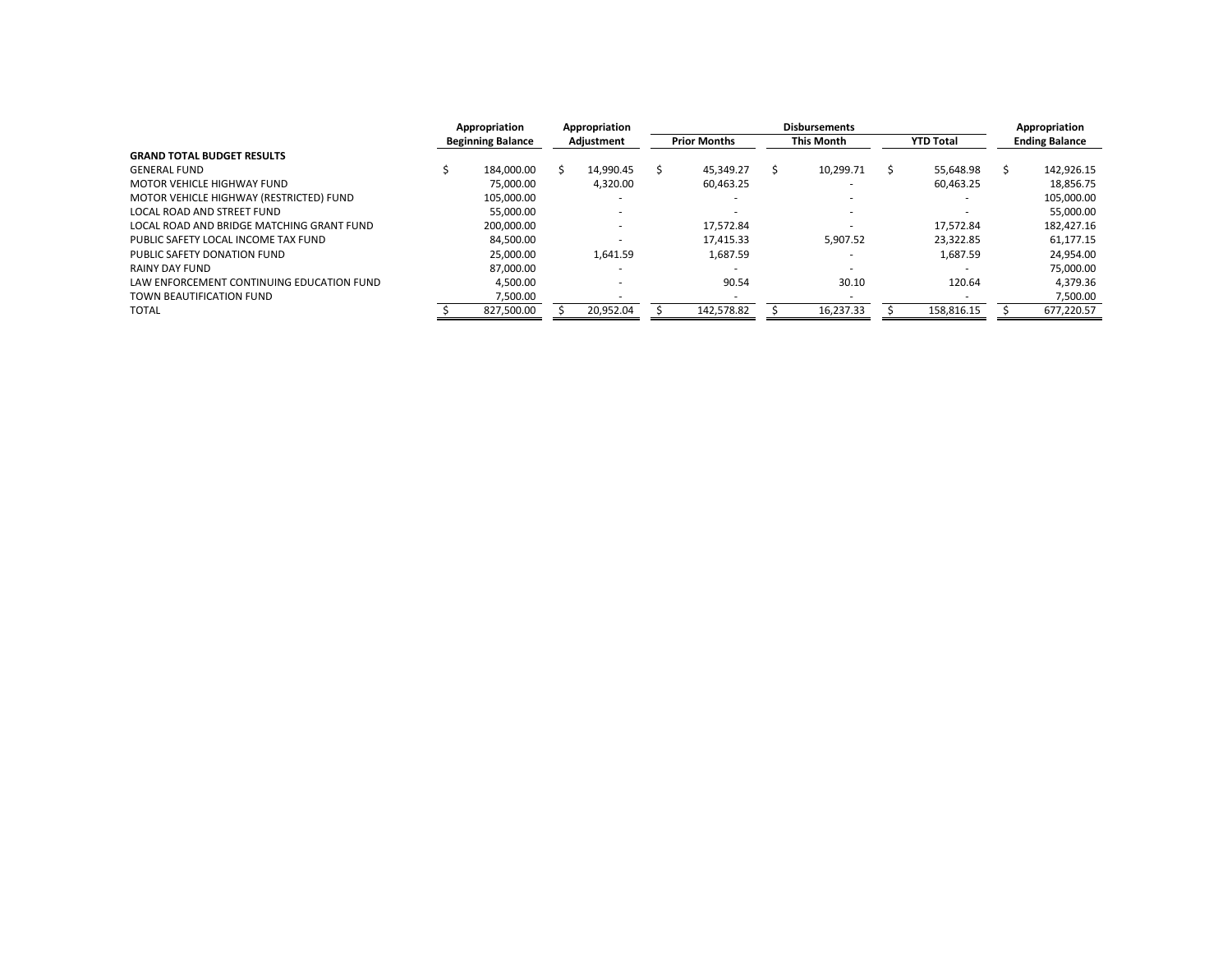Bank Reconciliation As of April 30, 2022

| Account Balances (Per Bank):                      |    |            |         |
|---------------------------------------------------|----|------------|---------|
| NBOI - Main Checking Account                      | \$ | 320,723.09 |         |
| Merchants Bank of Indiana - Money Market          |    | 88,668.87  |         |
| <b>Citizens State Bank - Investment Accounts</b>  |    | 87,950.12  |         |
| <b>Total Account Balances</b>                     |    | 497,342.08 |         |
| Less: Outstanding Obligations                     |    |            | Fund    |
| NBOI (12/14/2020) Check # 3293- Indianapolis Star |    | (10.72)    | General |
|                                                   |    |            |         |
| <b>Adjusted Account Balances</b>                  | Ŝ. | 497,331.36 |         |
| <b>Total Fund Balance - Per Books</b>             | \$ | 497,331.36 |         |
| Variance                                          | \$ |            |         |